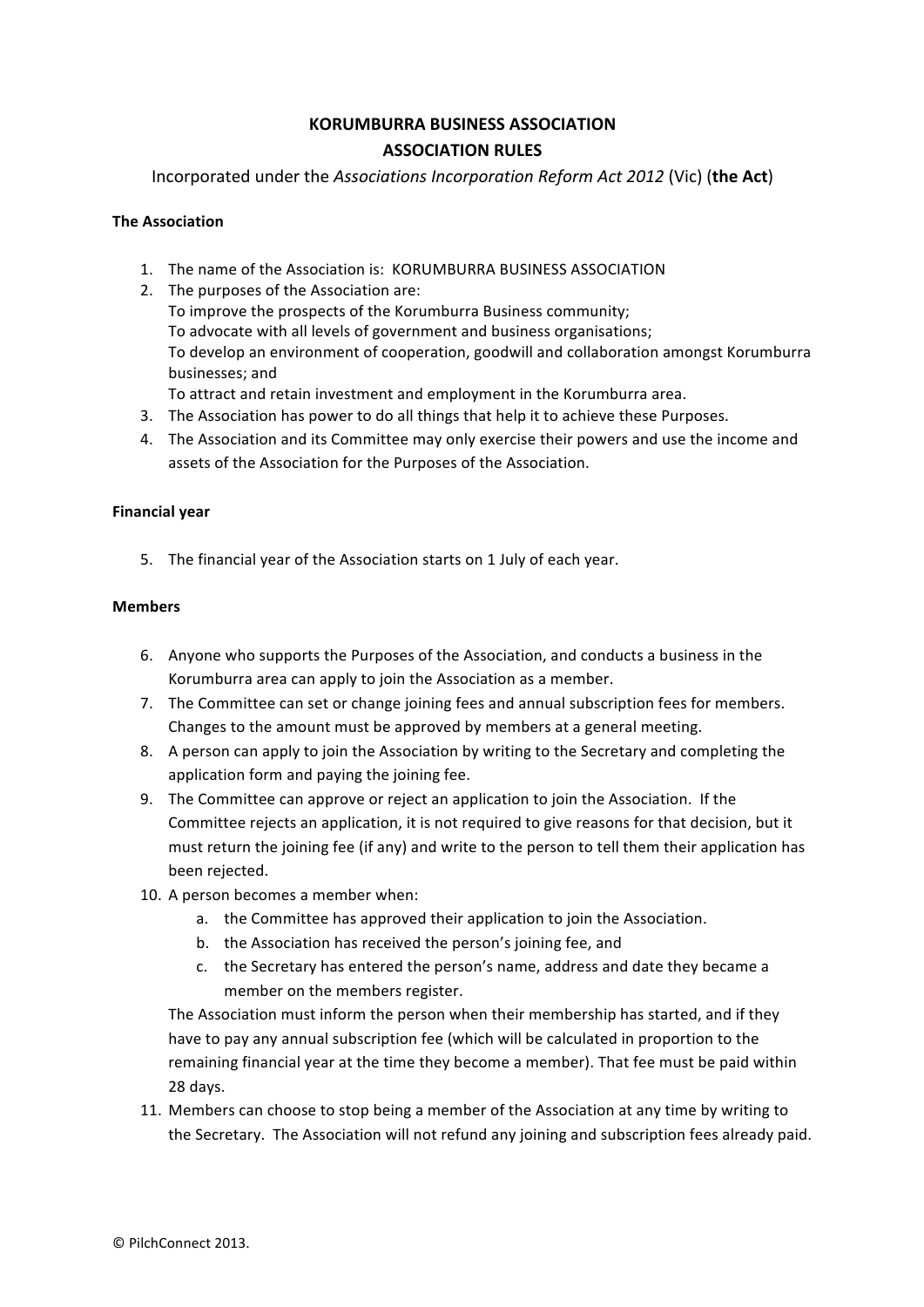- 12. Members must pay the annual subscription fee within one month of being asked. If a member does not pay in time, their membership will be suspended (when membership is suspended, a member cannot exercise their members' rights such as voting at the Annual General Meeting (AGM)).
- 13. Members have rights and liabilities as set out in the Act and in these rules.
- 14. Each member's liability is limited to the joining and annual subscription fees.

## **Members' access to documents**

- 15. A member may, subject to rules 17 to 19, inspect the rules of the Association, general meeting minutes, relevant documents (as defined in the Act) and the members register at a reasonable time.
- 16. A member can write to the Secretary asking for copies of these documents (with the exception of the members register). The Secretary can charge a reasonable fee for providing copies.
- 17. The Secretary can refuse a request to inspect or get copies of relevant documents, or provide only limited access, if the documents contain confidential, personal, employment, commercial or legal matters, or if granting the request would breach a law or may cause damage or harm to the Association.
- 18. Members cannot inspect or get copies of Committee meeting minutes or parts of the minutes, unless the Committee specifically allows it.
- 19. Members can write to the Secretary to ask that the Secretary restrict access to their details on the members register if they have special circumstances. The Secretary will decide if there are special circumstances, and will write to the member outlining their decision.

## **The Committee**

- 20. The Association is governed by a management committee (the **Committee**) that is made up of committee members (**Committee Members**).
- 21. The Committee can exercise all powers and functions of the Association (consistently with these Rules and the Act), except for powers and functions that the members are required to exercise at a general meeting (under these Rules or the Act).
- 22. The Committee can delegate any of its powers and functions to a committee member, a subcommittee, a staff member or a member other than the power of delegation or a duty imposed by the Act. The delegation must be in writing and can be revoked by the committee in writing.
- 23. Committee Members are elected by members of the Association at the AGM by ballot.
- 24. The Committee is made up of the following roles:
	- a. The President
	- b. The Deputy President
	- c. The Treasurer
	- d. The Secretary

(these are the **Offices**)

e. Up to 3 (three) Ordinary Committee Members.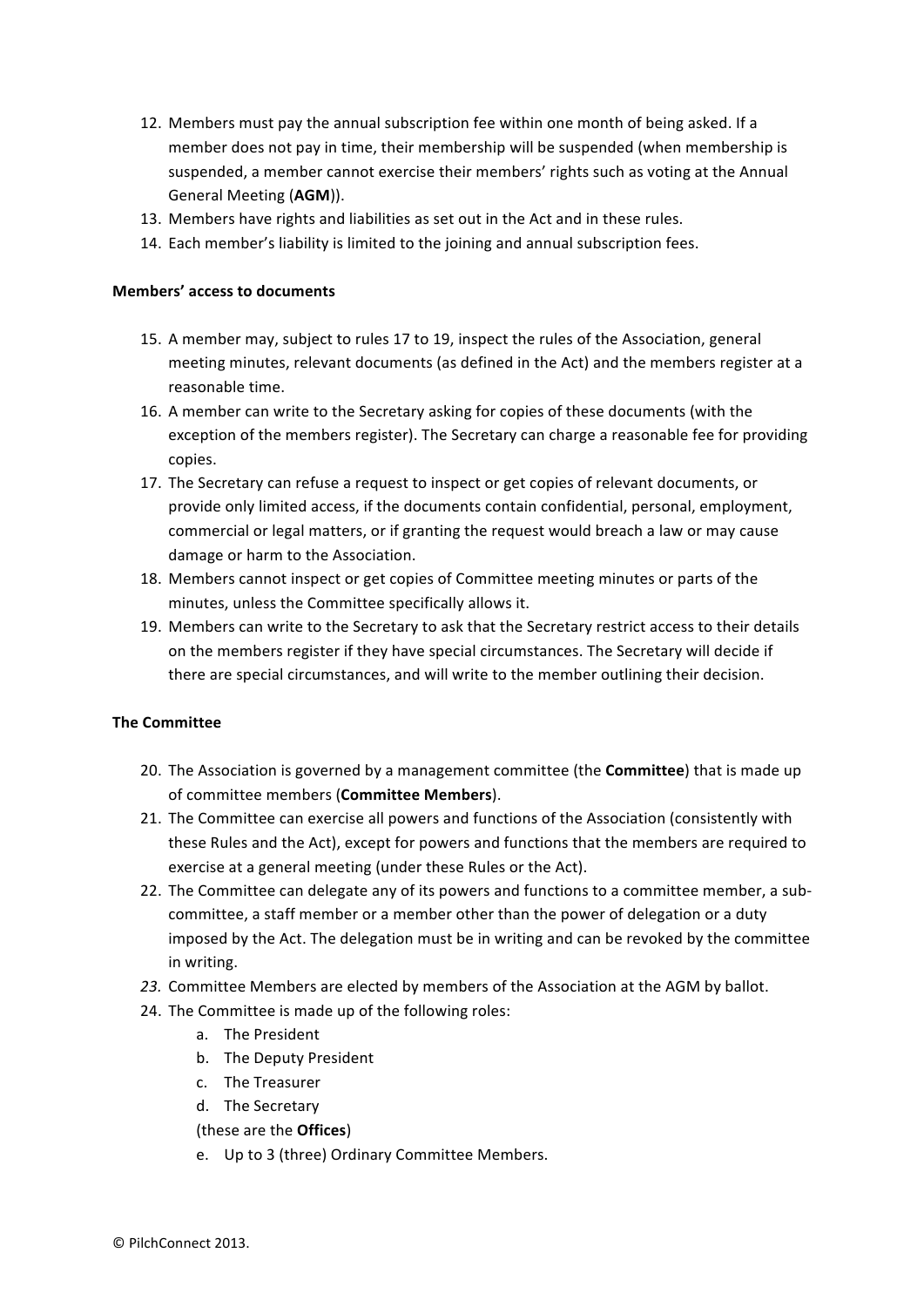- 25. At the first Committee meeting after each AGM, the Committee will elect Committee Members to each Office and will decide the responsibilities of each Office.
- 26. The Secretary must be over 18 years of age, and live in Australia.
- 27. If the Secretary stops living in Australia, they cannot remain the Secretary.
- 28. If the Secretary stops being the Secretary, the Committee must appoint a new Secretary within 14 days.
- 29. Each Committee Member finishes their time on the Committee (term) at the next AGM after they were appointed, but they can be elected again.
- 30. A member can nominate to be on the Committee by writing to the Secretary, and another member must support their nomination in writing. The supported nomination must be received at least 1 day before the AGM.
- *31.* If the number of members nominated to be Committee Members is equal to the number of Committee Members, the AGM Chair may declare the positions filled without holding a ballot.
- 32. [If the number of applicants for the Committee is less than the number of positions, other members of the Association can nominate themselves at the AGM.]
- 33. A Committee Member stops being on the Committee if they:
	- a. resign, by writing to the Committee or the Secretary
	- b. are removed by a special resolution of members of the Association
	- c. become insolvent (as the term is used in the *Corporations Act 2001*)
	- d. become a represented person (under the *Guardianship and Administration Act 1986*), or
	- e. die.
- 34. If a Committee Member stops being on the Committee before the end of their term in accordance with rule 33, the Committee can temporarily appoint a member of the Association to fill the vacancy on the Committee until the next AGM.
- 35. Among its other responsibilities, the Committee is responsible for making sure that:
	- a. accurate minutes of general meetings and Committee meetings of the Association are made and kept, and
	- b. all records, securities and relevant documents of the Association are kept properly.

## **Committee Meetings**

- 36. The Secretary must give 7 days' notice of a Committee meeting to Committee Members unless the meeting is an urgent meeting.
- 37. The Committee can decide how often it meets.
- 38. Committee Members may attend meetings through technology (such as phone or video conferencing) so long as everyone can hear and be heard at the same time.
- 39. The Chair of Committee Meetings is the President, or if the President cannot attend, the Deputy President, and if the President and Deputy President cannot attend, the Committee Members can choose who will be Chair for that meeting.
- 40. If a vote of the Committee is tied, the Chair of the meeting has the deciding vote.
- 41. The majority (more than half) of Committee Members must be present (either in person or through the use of technology) for the meeting to be validly held (the quorum).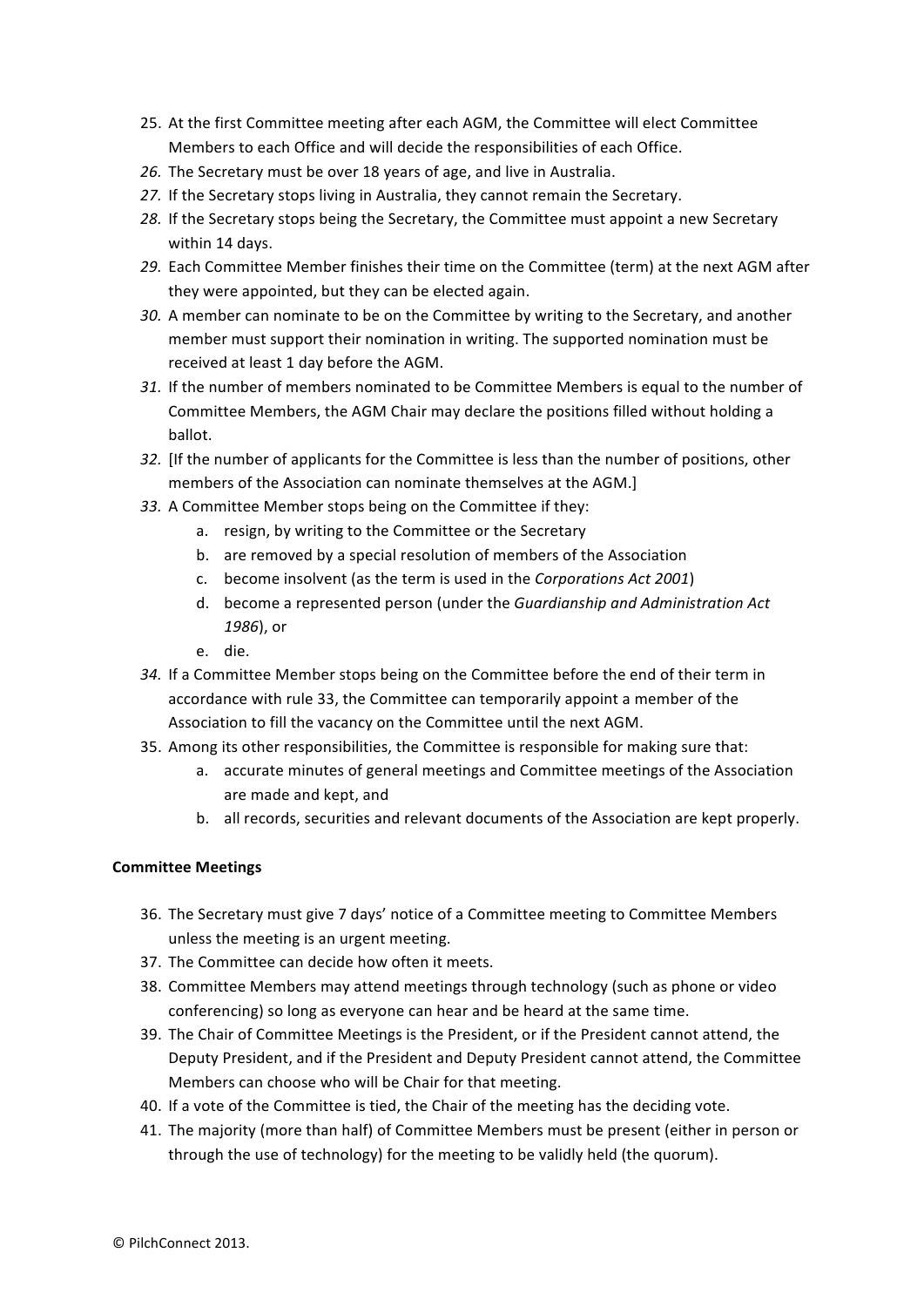## **General Meetings**

- 42. The Association must hold an AGM within five months of the end of the Association's financial year.
- 43. The ordinary business of the AGM is to confirm the minutes of the previous AGM, receive reports and statements on the previous financial year, and elect Committee Members. The notice of AGM must include any special business or motions to be considered.
- 44. The Committee or a group of at least 10% of all members may call a Special General Meeting.
- 45. At least 10% of the members (a quorum) must be present at a general meeting (either in person or through the use of technology), for the meeting to be held.
- 46. Members may not vote by proxy at general meetings.
- 47. Notice of general meetings must be provided to members at least 14 days before the meeting in writing to each member's postal or email address listed on the members register (in the case of email addresses, so long as the email address was provided for receiving notices).
- 48. Notices of general meetings must include proposed matters to be dealt with at that meeting.
- 49. The Chair of a general meeting will be the President, or if the President is not in attendance, the Deputy President, or if the President and Deputy President are not in attendance, the members at the meeting can choose another Committee Member to be Chair.
- 50. Votes may be held by a show of hands or written ballot, or another method determined by the Chair that is fair and reasonable in the circumstances. If a vote is held initially by show of hands, any member may request a vote be held again by written ballot.
- 51. If a vote of the members is tied, the Chair of the meeting has the deciding vote.
- 52. The Chair may adjourn the meeting if there are not enough members at the meeting (see rule 45) within 30 minutes of the meeting time, or if there is not enough time at a meeting to address all business. A new notice must be sent to members before the adjourned meeting (but does not have to comply with time for notice requirements, unless the adjourned meeting is more than 14 days after the original meeting date).

#### **Grievance disputes**

- 53. If there is a dispute between a member and another member, a member and the Association, or a member and the Committee, the parties involved must first attempt to resolve the dispute between themselves for at least 14 days from the date the dispute is known to all parties involved.
- 54. If the dispute cannot be resolved between the people involved, the following grievance procedure must be followed:
	- a. the party with a grievance must write to the Association and any other people affected, and explain what they are unhappy about
	- b. the Committee must appoint an unbiased mediator to hear from all the parties involved and try to find a solution. The Committee must give the people involved reasonable notice of the time and place of the hearing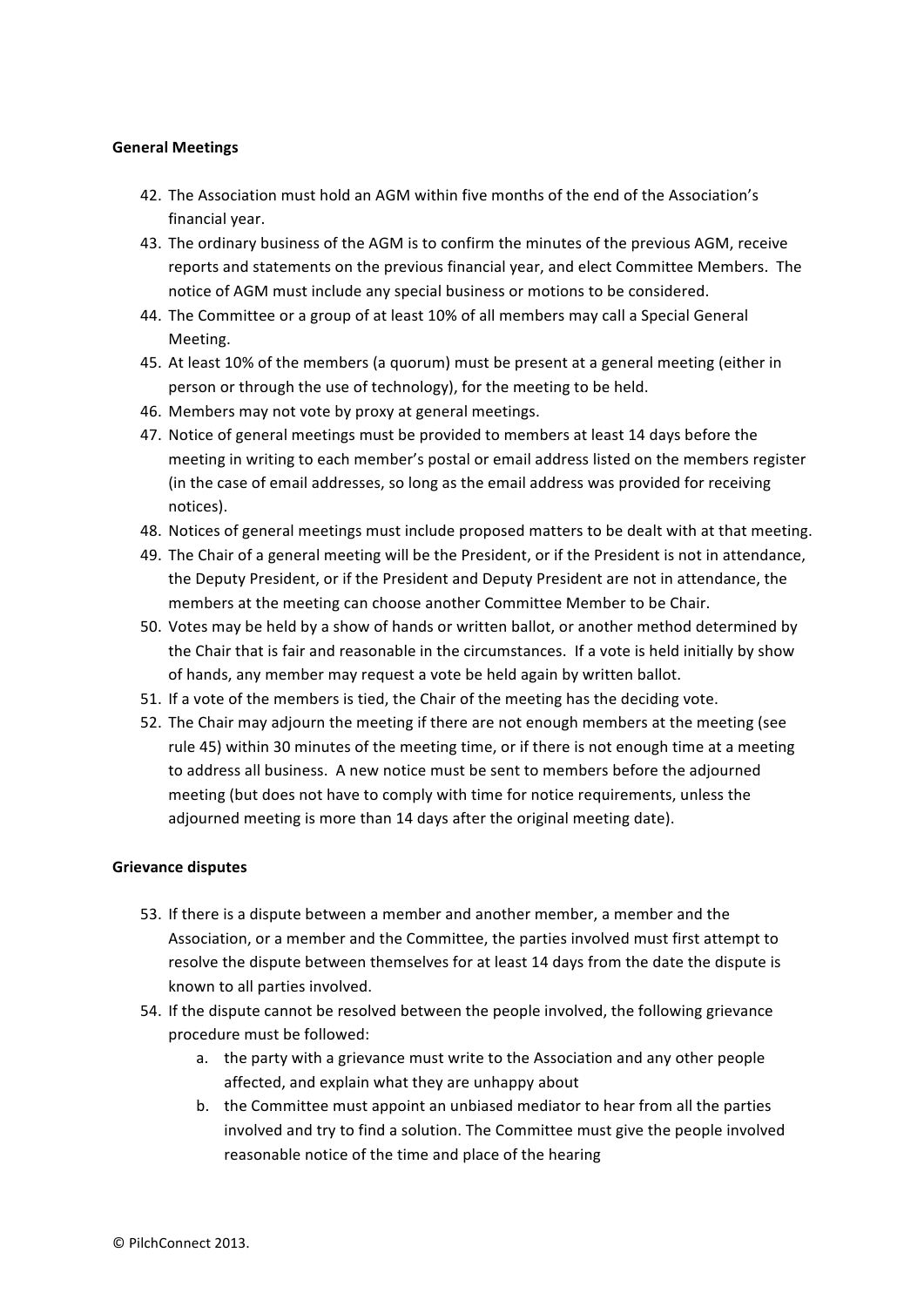- c. at the hearing, each party must have an opportunity to be heard and agrees to do their best to resolve the dispute, and
- d. if the parties cannot resolve the dispute with the assistance of the mediator, then an unbiased decision-maker must determine the outcome of the dispute.

#### **Disciplining members**

- 55. The Committee can discipline a member of the Association if it considers the member has breached these Rules or if the member's behaviour is causing (or has caused) damage or harm to the Association.
- 56. The Committee must write to the member to tell them why disciplinary action is proposed to be taken.
- 57. The Committee must arrange a disciplinary procedure that meets these requirements:
	- a. the outcome must be determined by a unbiased decision-maker
	- b. the member must have opportunity to be heard, and
	- c. the disciplinary procedure must be completed as soon as reasonably practicable.
- 58. The outcome of a disciplinary procedure can be that the member must leave the Association, for a period of time or indefinitely. The Association cannot fine a member.

#### **Funds**

- 59. The Association must not distribute funds, income or assets to members except as reasonable compensation for services provided or expenses incurred on behalf of the organisation.
- 60. The Association may derive or generate funds from joining and annual subscription fees, donations, grants, fundraising, interests, and any other sources approved by the Committee that are consistent with furthering the Association's Purposes.
- 61. Cheques, EFT transfers or cash payments made from the Association's funds must be authorised by two members of the Committee.
- 62. Financial records must be kept and stored for 7 years, and in accordance with any other applicable laws.
- 63. The Association does not have a common seal.

#### **Alteration of rules**

64. These Rules may be changed, added to, or replaced by special resolution of the Association's members at a general meeting.

> *Note:* to pass a special resolution, 75% of votes cast by members present at a *meeting and eligible to vote must be in favour of the resolution. There are extra notice requirements when a special resolution is proposed.*